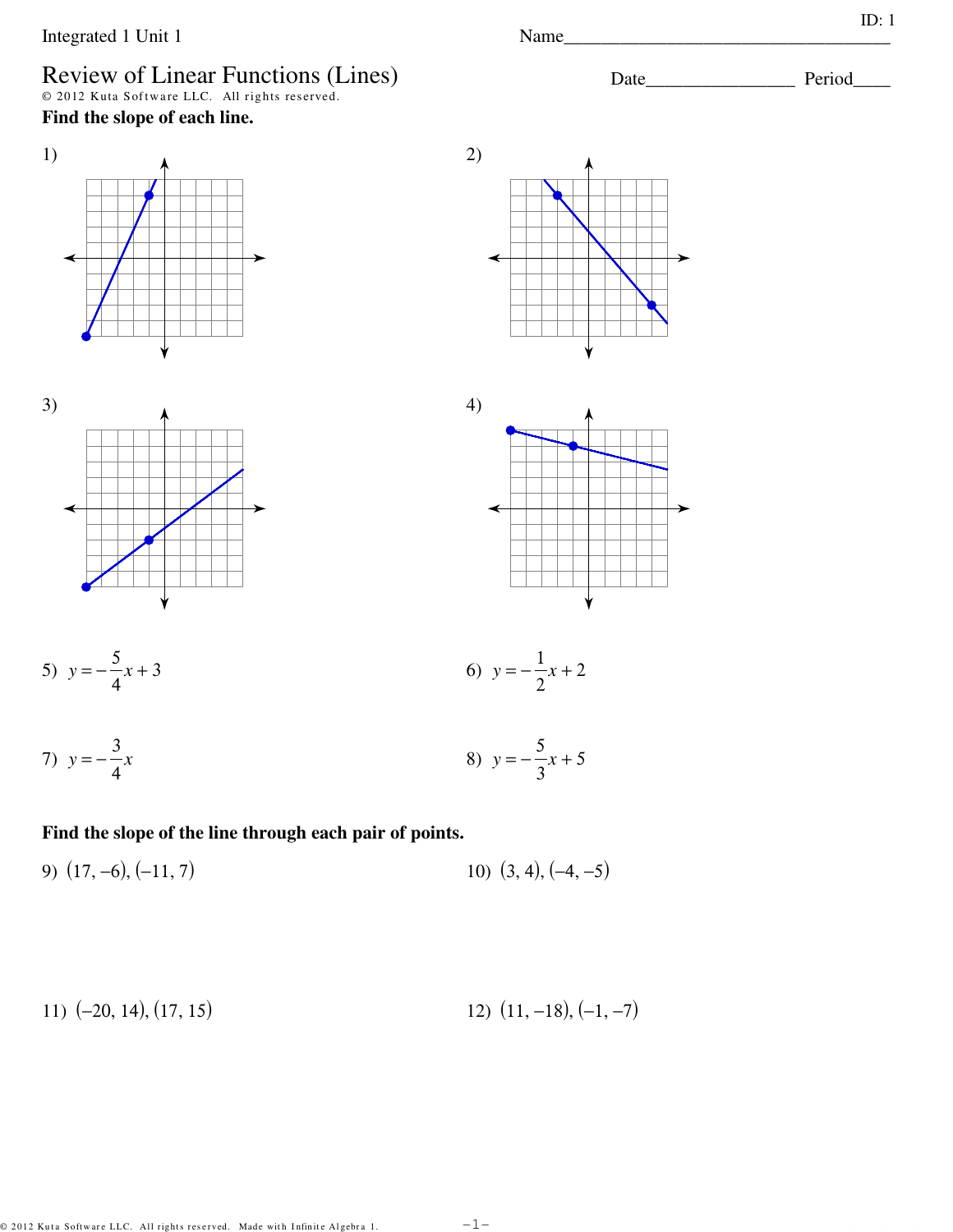Find the slope of a line parallel to each given line.

13) 
$$
y = \frac{2}{3}x - 2
$$
  
14)  $y = \frac{9}{5}x - 5$ 

Find the slope of a line perpendicular to each given line.

15) 
$$
y = -\frac{1}{2}x - 2
$$
  
16)  $y = -x - 1$ 

Sketch the graph of each line.

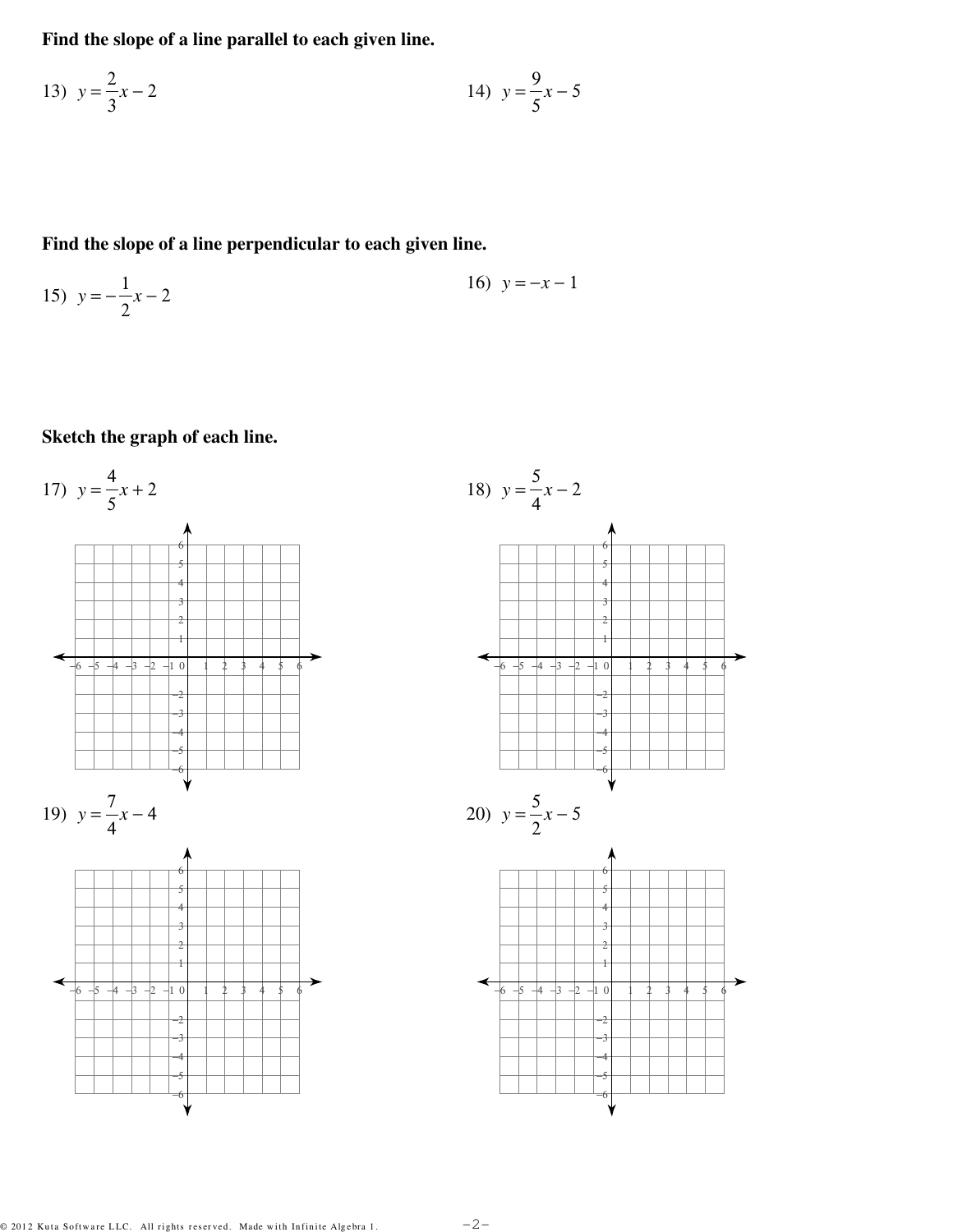

24) x-intercept = 5, y-intercept = 4 →  $\overline{\phantom{a}}$  $\frac{1}{4}$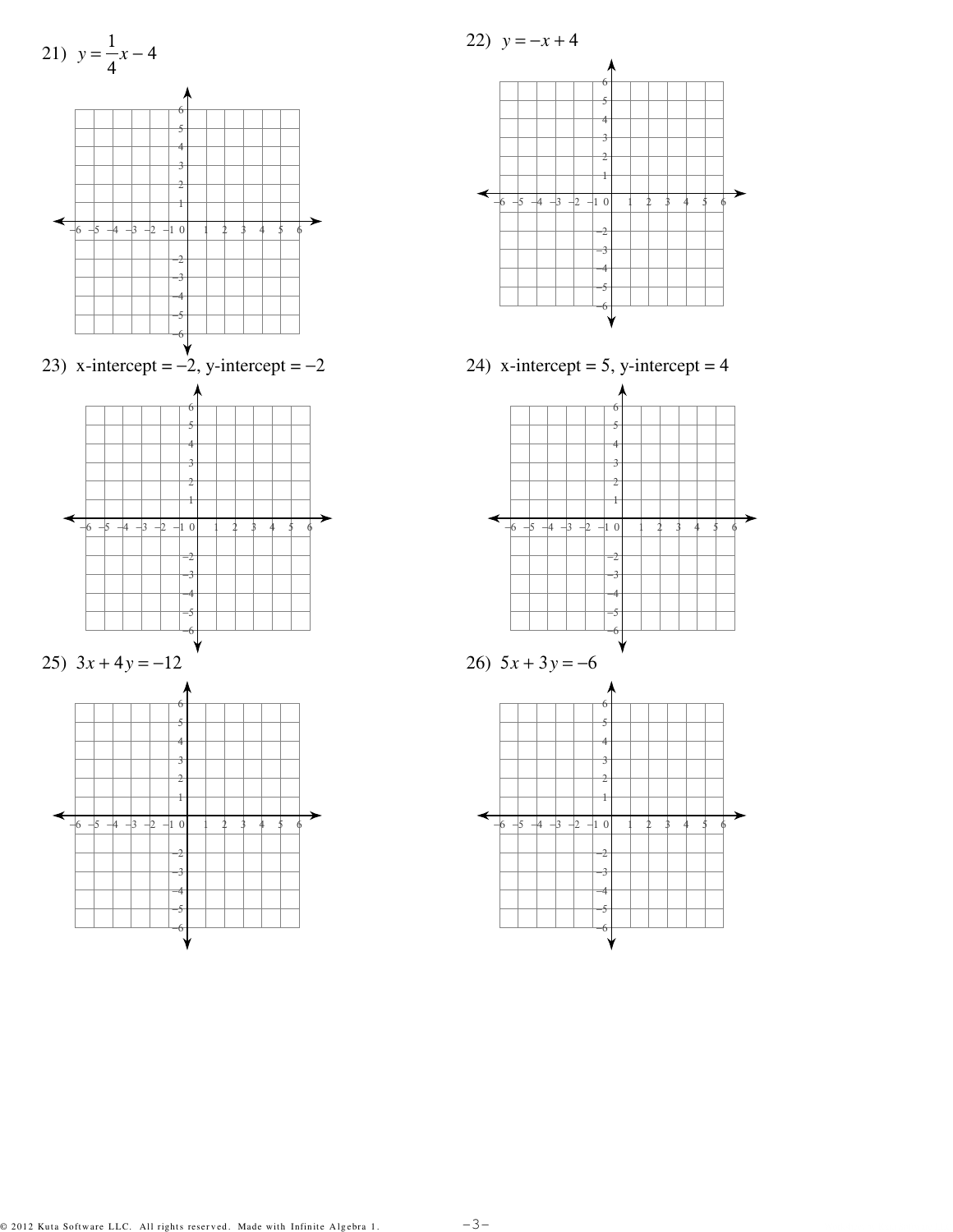

Write the slope-intercept form of the equation of each line.

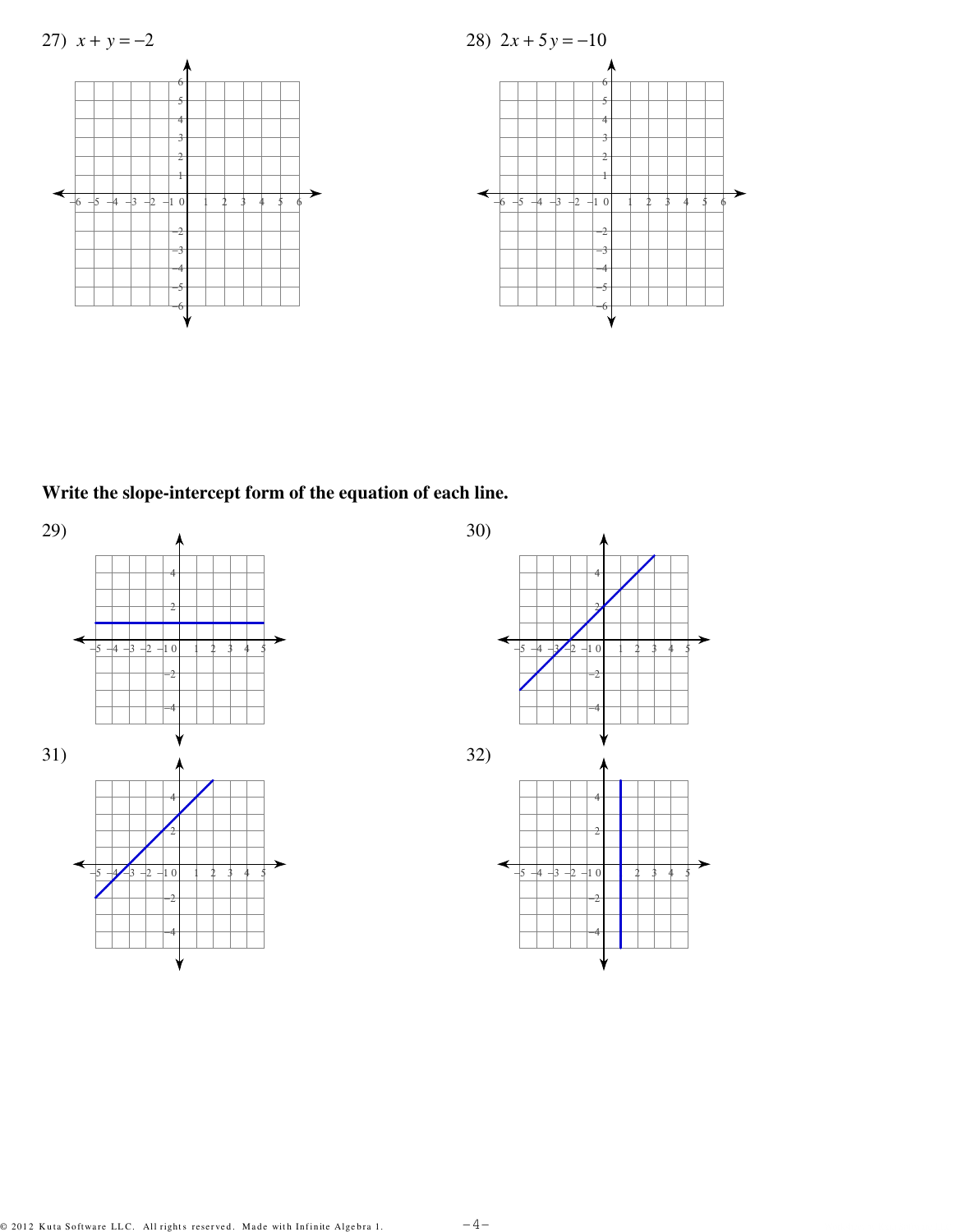35) 
$$
2x + 3y = -6
$$
  
36)  $2x + 3y = -7$ 

37) 
$$
4x + y = 5
$$
  
38)  $4x - 3y = 6$ 

**Write the slope-intercept form of the equation of each line given the slope and y-intercept.**

39) Slope =  $-10$ , y-intercept =  $-5$ 40) Slope =  $-$ 9 5  $,$  y-intercept =  $-4$ 

41) Slope = 
$$
-\frac{5}{4}
$$
, y-intercept = 5  
42) Slope = 7, y-intercept = 5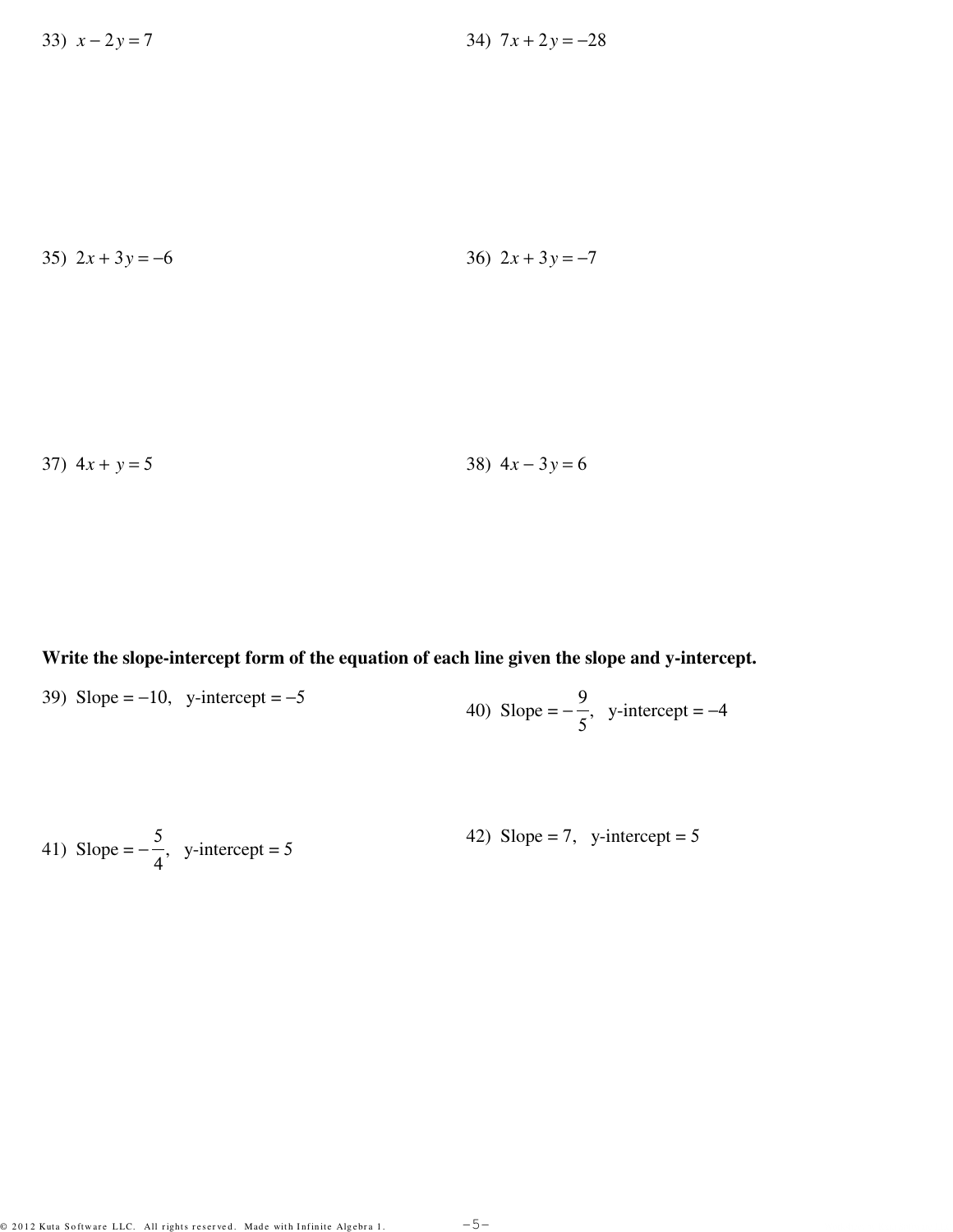## **Write the standard form of the equation of each line given the slope and y-intercept.**

43) Slope = -4, y-intercept = 3  
44) Slope = 
$$
\frac{1}{2}
$$
, y-intercept = -1

45) Slope = 
$$
-\frac{9}{2}
$$
, y-intercept = 4  
46) Slope =  $\frac{1}{5}$ , y-intercept = -4

47) Slope = 
$$
\frac{5}{4}
$$
, y-intercept = 1  
48) Slope = -5, y-intercept = 3

**Write the slope-intercept form of the equation of the line through the given point with the given slope.**

49) through:  $(-1, 1)$ , slope = 1 50) through:  $(2, 5)$ , slope = 2

51) through: 
$$
(1, -1)
$$
, slope =  $-\frac{3}{5}$  52) through:  $(5, 1)$ , slope = -1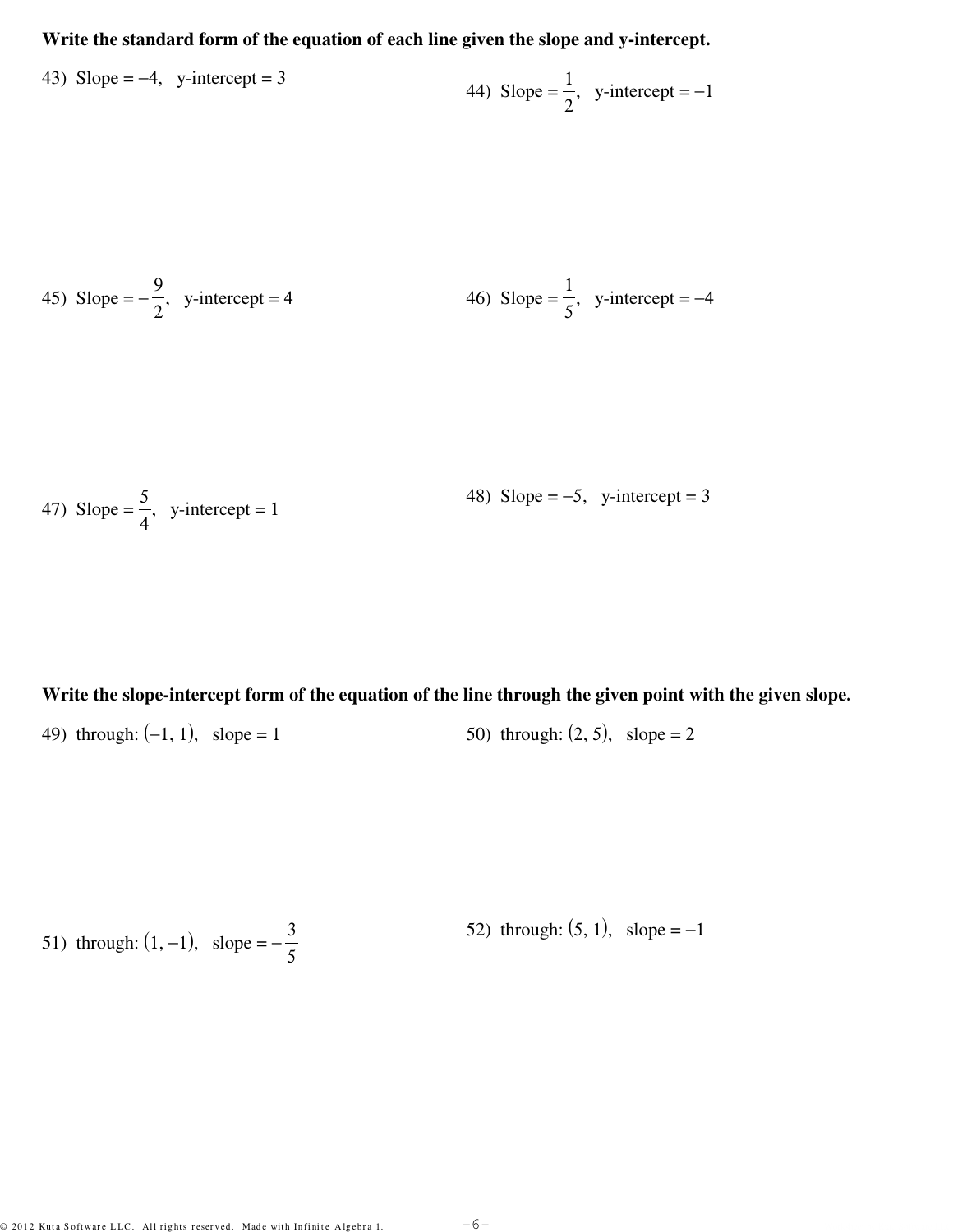53) through: (-4, 3), slope = 
$$
\frac{1}{4}
$$
 54) through: (4, 3), slope =  $\frac{3}{2}$ 

#### **Write the slope-intercept form of the equation of the line through the given points.**

55) through:  $(5, 2)$  and  $(0, -5)$  56) through:  $(5, 5)$  and  $(-1, -1)$ 

57) through:  $(2, 1)$  and  $(4, 3)$  58) through:  $(0, 2)$  and  $(3, 5)$ 

59) through:  $(1, 0)$  and  $(0, -5)$  60) through:  $(0, 3)$  and  $(-4, 5)$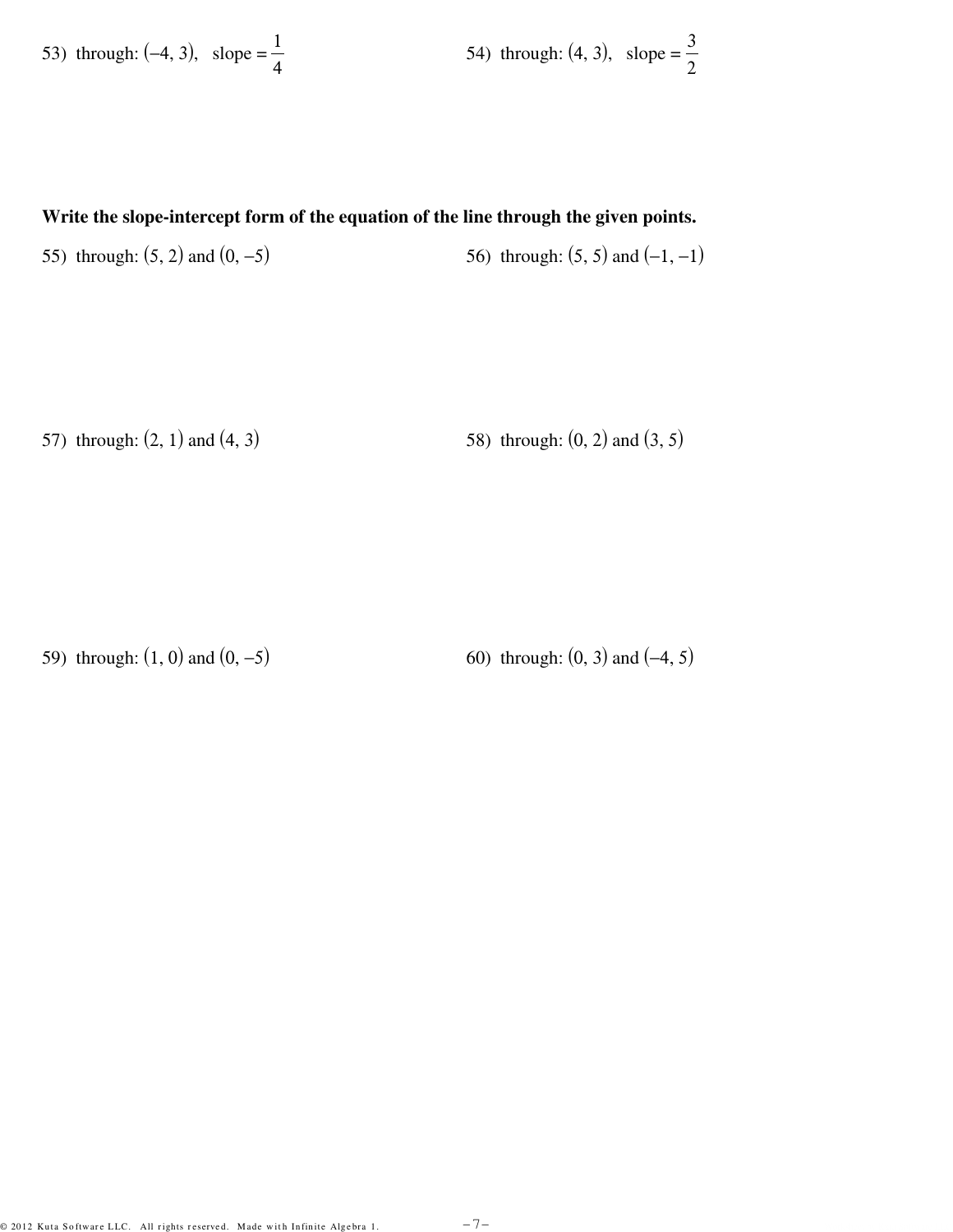#### **Write the slope-intercept form of the equation of the line described.**

61) through: (−5, −3), parallel to *y* = 2 5 *x* − 2 62) through:  $(-1, 2)$ , parallel to *y* = − 3 2 *x* − 2

63) through:  $(-3, -5)$ , parallel to  $y = 2x + 2$  64) through:  $(5, -1)$ , parallel to  $y = -x - 5$ 

65) through:  $(-2, -1)$ , parallel to  $y = -3x + 3$ 66) through:  $(2, 3)$ , parallel to  $y =$ 8 3 *x* − 4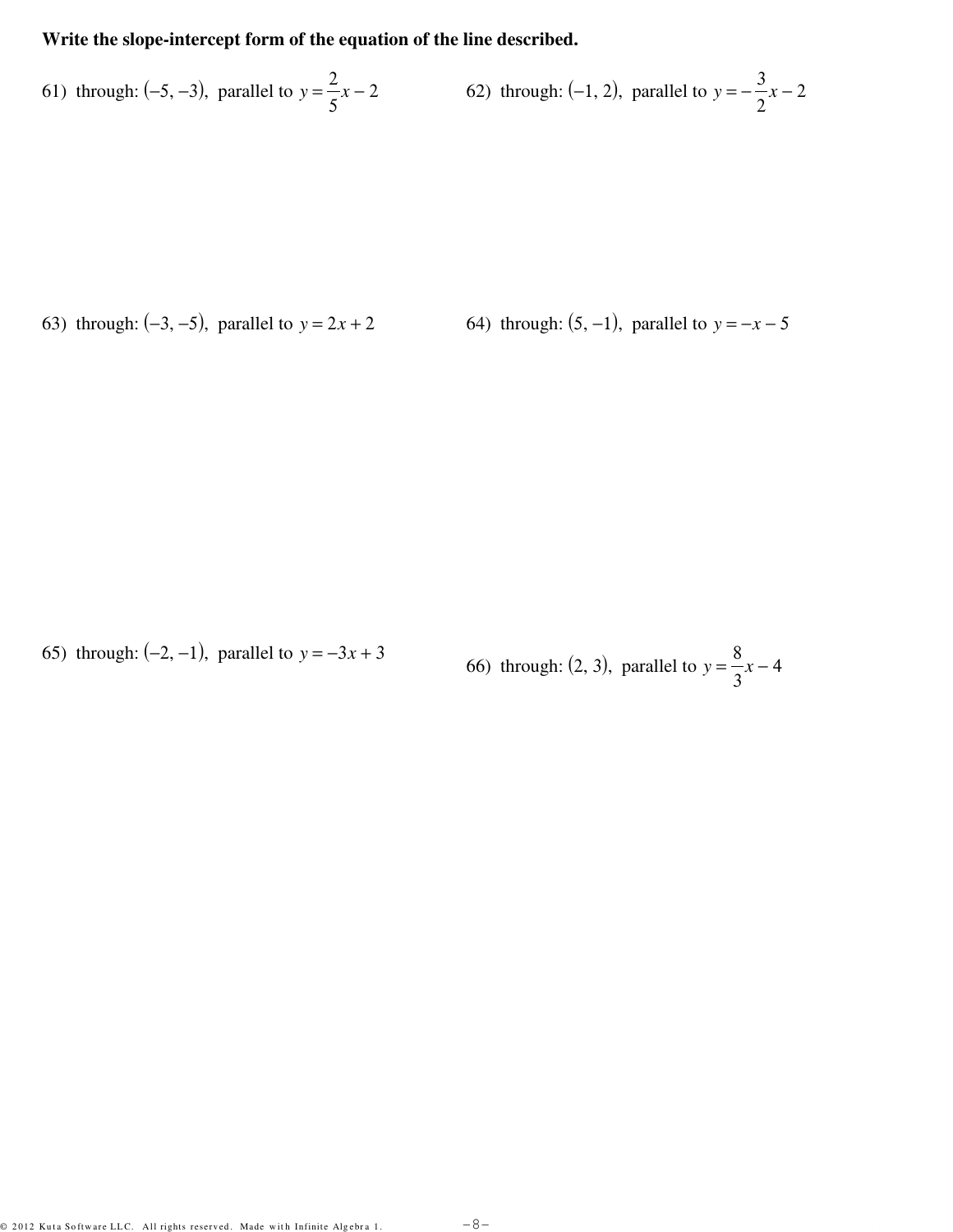67) through: (-2, -4), perp. to  $y = -\frac{2}{9}x + 4$ 

68) through:  $(3, -4)$ , perp. to  $y = -7x$ 

69) through: (-2, -4), perp. to  $y = -\frac{1}{2}x$ 

70) through: (4, 5), perp. to 
$$
y = -x + 2
$$

71) through: (-5, 3), perp. to 
$$
y = -5x + 1
$$
 72) through: (-1, 1), perp. to  $y = -x - 1$ 

#### Solve each equation.

74)  $20 = 4b + 7 + 5$ 73)  $-8x + 4x = -16$ 

- 76)  $7 = 6k 7k$ 75)  $18 = 6p + 3p$
- 78)  $23 2m = 3 2(5m 2)$ 77)  $2v + 7v + 14 = 6v + 2$
- 79)  $-3(5p-1) 2(1+3p) = 1 6p 4p$ 80)  $-\frac{88}{45} = \frac{1}{3}r + \frac{2}{5}r$
- 82)  $9.89 2.8x = 4.5x + 0.4$ 81)  $\frac{5}{4} = r + \frac{3}{2} - \frac{1}{2}r$
- 84)  $21.882 + 4.9n = 4.2(1.8n + 3.69)$ 83)  $-1.476 - 1.6a = 3.6a - 0.28a$

85)  $-24.26674 + 0.1x = -1.93(1 - 4.2x)$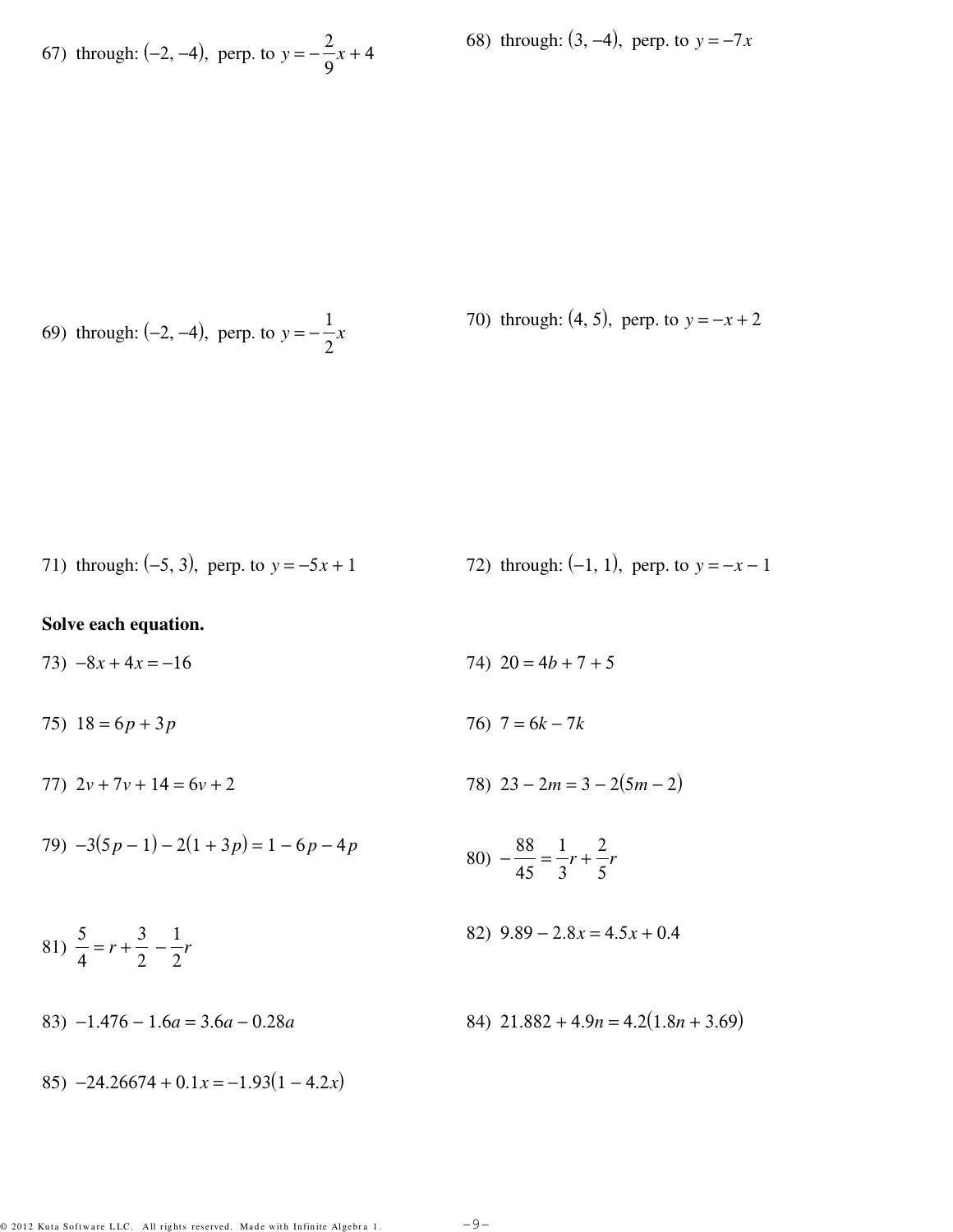## Write the slope-intercept form of the equation of each line.

86)  $x - 6y = -30$ 87)  $2x - y = 2$ 

## Find the slope of each line.

88) 
$$
4x + 3y = -9
$$
  
89)  $3x + y = -1$   
90)  $2x + 3y = 15$   
91)  $2x + y = 0$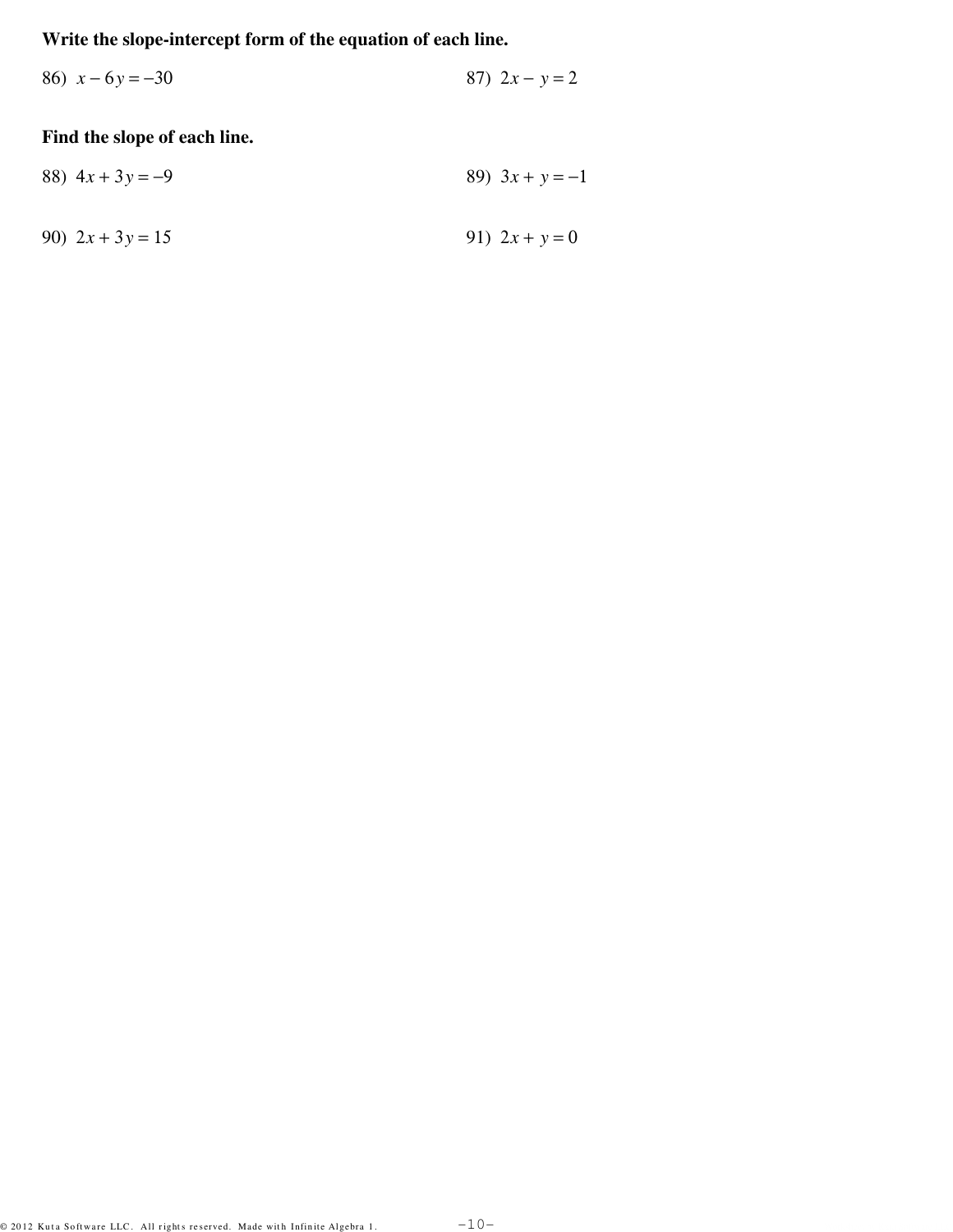# Answers to Review of Linear Functions (Lines) (ID: 1)